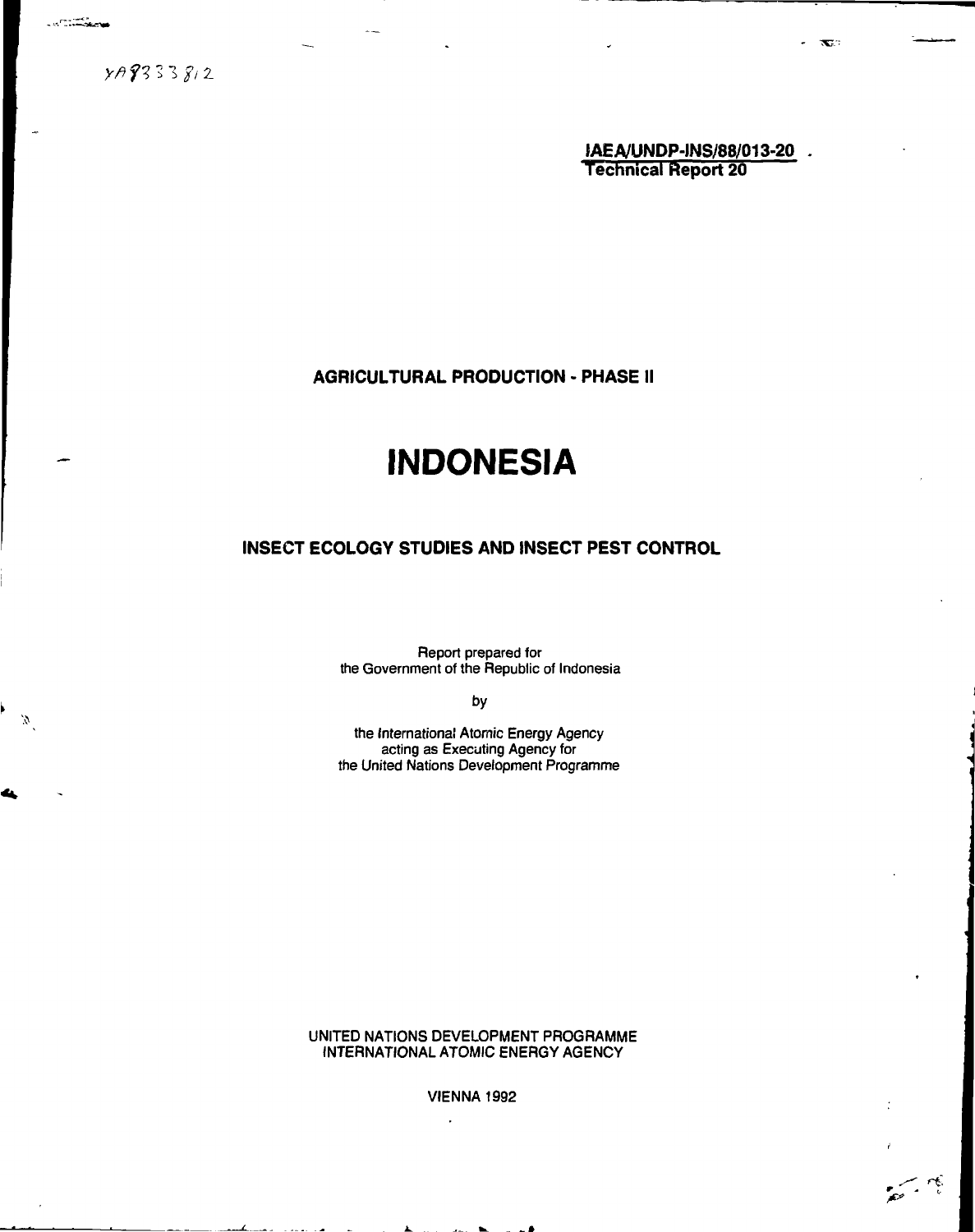**IAE A/UNDP-INS/88/013-20 Technical Report 20**

 $\overline{\mathbf{w}}$ 

**AGRICULTURAL PRODUCTION - PHASE II**

# **INDONESIA**

**INSECT ECOLOGY STUDIES AND INSECT PEST CONTROL**



**All Angeles** 

UNITED NATIONS DEVELOPMENT PROGRAMME

INTERNATIONAL ATOMIC ENERGY AGENCY

VIENNA 1992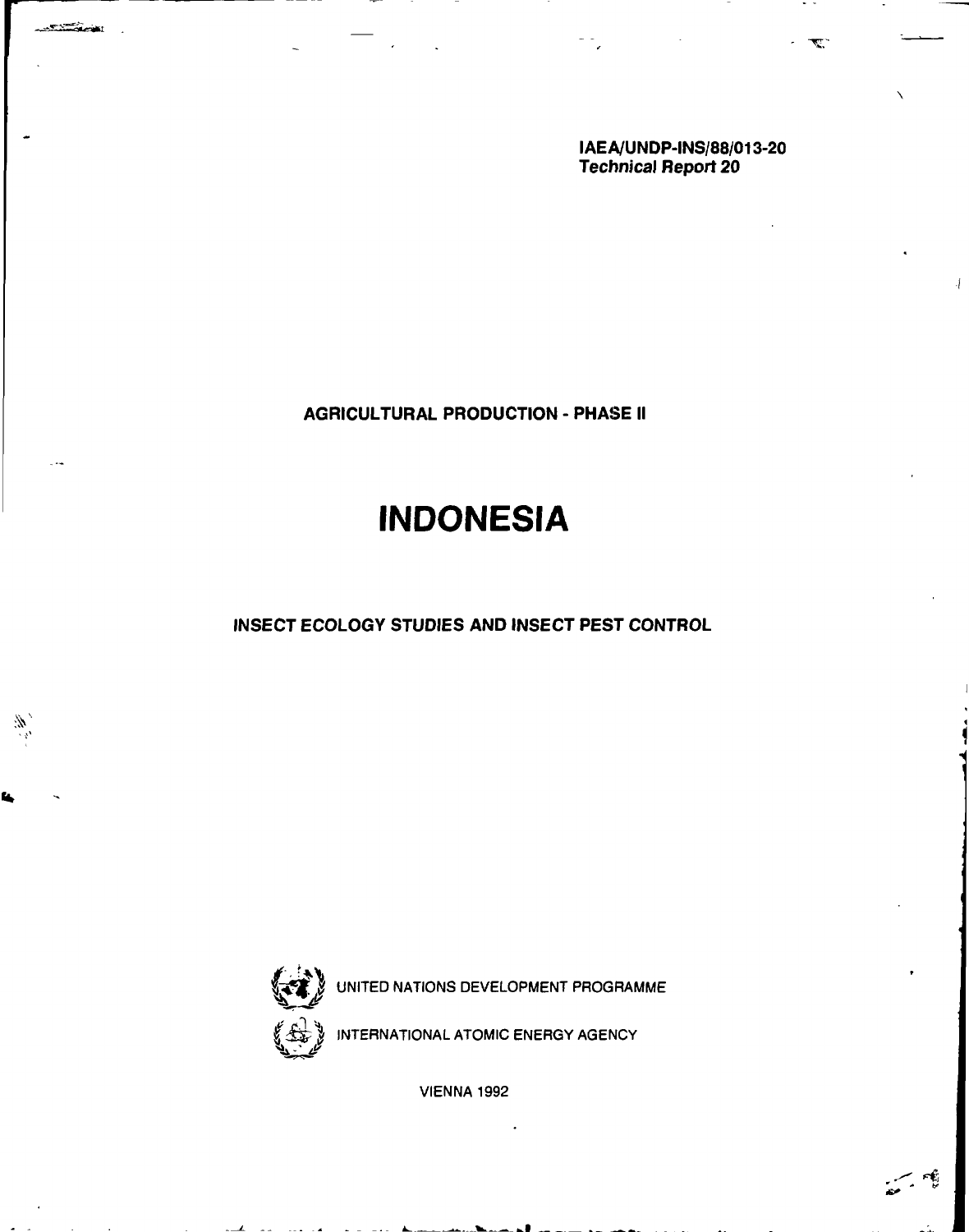# Agricultural Production, Phase II, INS/88/013-11, 63 (INS/5/021-11, 63)

INSECT ECOLOGY STUDIES AND INSECT PEST CONTROL

23 June - 3 August 1990,

#### END-OF-MISSION REPORT

B. Butt P.O. Box 1137 Shepherdstown, WV. 25443 USA

# Terms of Reference

Assist Batan in developing an effective F-1 sterility programme or other control methods related to the use of isotopes. Work involves insect rearing, sterilization, laboratory and field evaluation and pheromone studies.

### Background Information

Previous expert visits include J.L. Gringorten (April 1983 - June 1984), B.A. Butt (November 1988) and A.M. Shelton (October - November 1989). The programme has developed slowly, partly because of changes in the programme following visits by Agency personnel. The Pest Control Research Group has a staff of 11 including 6 professionals. One entomologist, Nasroh Kuswadi, is in Athens, GA., USA in graduate studies. The senior entomologists (Hoedaya and Sutrisno, Group Head) spend very little time in the laboratory. Hoedaya spends 2 afternoons/week and Sutrisno about the same amount with the Group. The remaining time is spent doing administrative work for Batan.

\

A.M. Shelton's report on his 1989 visit has not been received.

#### Work Programme

# 1. Diamondback moth - Plutella xylostella

#### Α. Rearing

An effective mass rearing system is required to conduct laboratory and field studies. The present system of rearing on cabbage leaves is not dependable. The disease was reduced by dipping the leaves in a 1% Chlorox solution. Vermiculite was not available to rear Plutella on rape seed as reported by Lim and Chan. We were able to produce rape on sawdust. A source of vermiculite for future work was located. Artificial diet was prepared. The larvae in the first cups infested did not develop well. A second group of cups were infested by placing cabbage leaves containing eggs directly upon the diet. The larvae were developing very well at the end of the mission.

 $-1 -$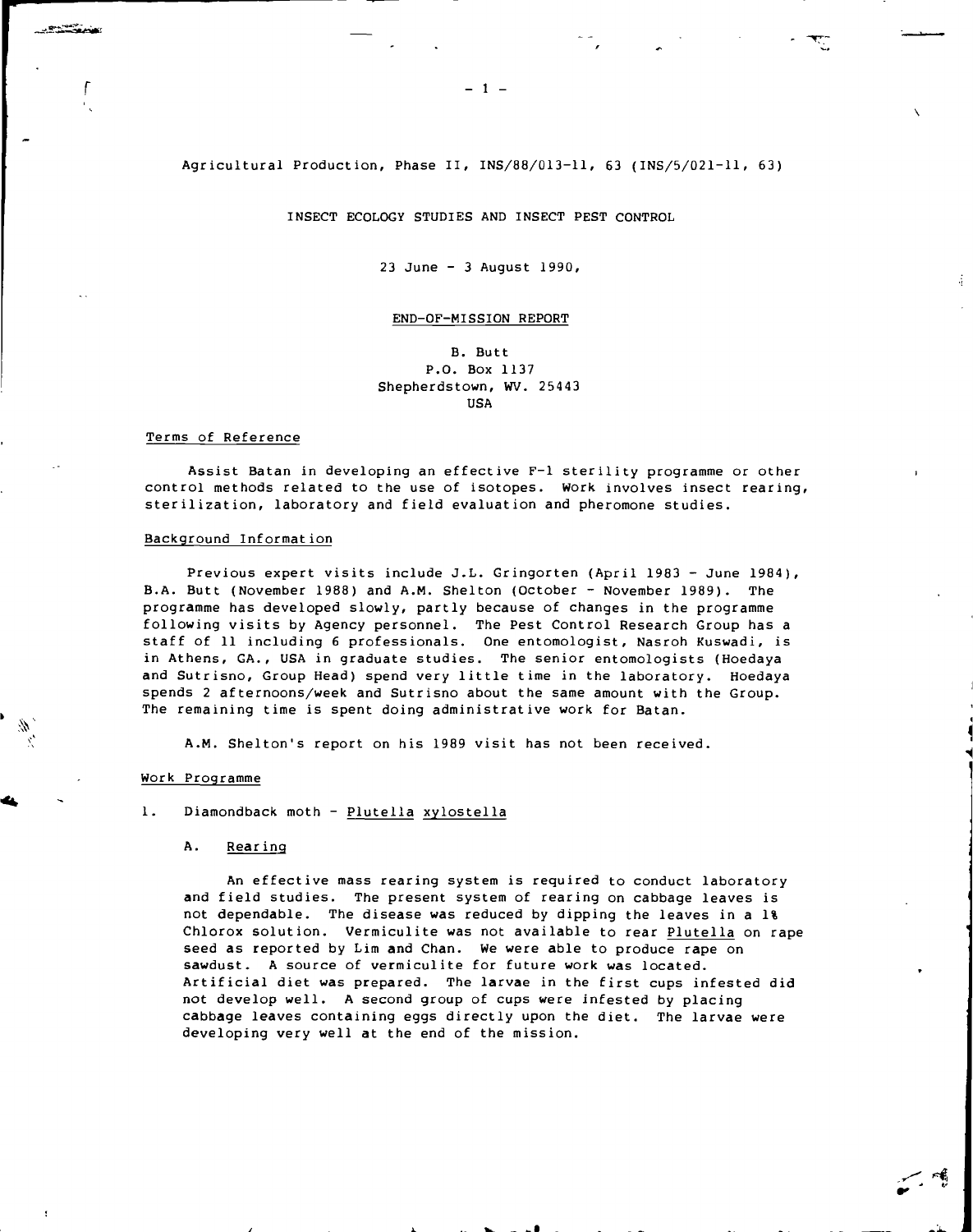The second group of larvae may have been more healty or the cabbage leaf could have provided a feeding stimulate or a minor nutrient. If the present larvae do not complete their development, the remaining ingredients should be returned to A.M. Shelton to determine if the failure is due to defective materials.

#### B. Sex Pheromone

والمشاولات المتحددة

Four types of sex pheromone traps were evaluated at Cipanas. A trap made at the laboratory was as effective as commercial traps. Traps and pheromone ordered by the Agency has not arrived.

# C. Sterilization

Male larvae were dissected and their testis removed. The chromosomes were examined using the squash method.

In F-l field cage tests, P-l and F-l releases were compared. Results were not available at the end of the mission.

# 2. Rice stem borer - Chilo suppressalis

The rice stem borer rearing was reviewed. Present rearing is good, but labourious. A system of transferring the larvae from old rice seedlings to new rice seedlings with a minimal amount of labour was developed.

# 3. Sugar cane borer - Chilo auricilius

Sugar cane borer is being reared on a semi-artificial diet. Agai is a major cost in the diet. An Indonesian source of agar was identified. Rearing conditions should be improved to reduce disease and labour. Insects are now being reared in glass tubes. If this is continued, the tubes and stoppers should be autoclaved. Several locally made plastic disposable containers were purchased for evaluation in rearing the sugar cane borer.

4. Bean fly - Agromyza sp.

In cooperation with the Plant Breeding Research Group, soy beans and mung beans are being evaluated for resistance to the bean fly. The varieties are first evaluated in the laboratory and then the more promising ones in the field. Experimental design was discussed and the field plots in Kumingan visited. The programme is well organized, but the field plots should be artificially infested to assure a high bean fly population. The varieties are also evaluated for resistance to leaf and pod feeding insects.

# 5. Tobacco insects - Heliothis armigera and Spodoptera litura

The tobacco producing area near Jember was visited. Tobacco is grown in open fields and shade tobacco in large screen cages 4 meters high and about 20 H/cage. We visited a plantation growing 300 H of tobacco in cages and 500 H in open fields. Caged tobacco is sprayed each week unless an insect infestation in found. Then it is sprayed more often. Since the insect populations are very low, the 2 lepidopterion insects, Heliothis and Spodoptera may be controlled by sterile insect releases at a very low cost.

 $\mathbf{J}$  . We take the set of  $\mathbf{J}$ 

 $\mathcal{L} \cong$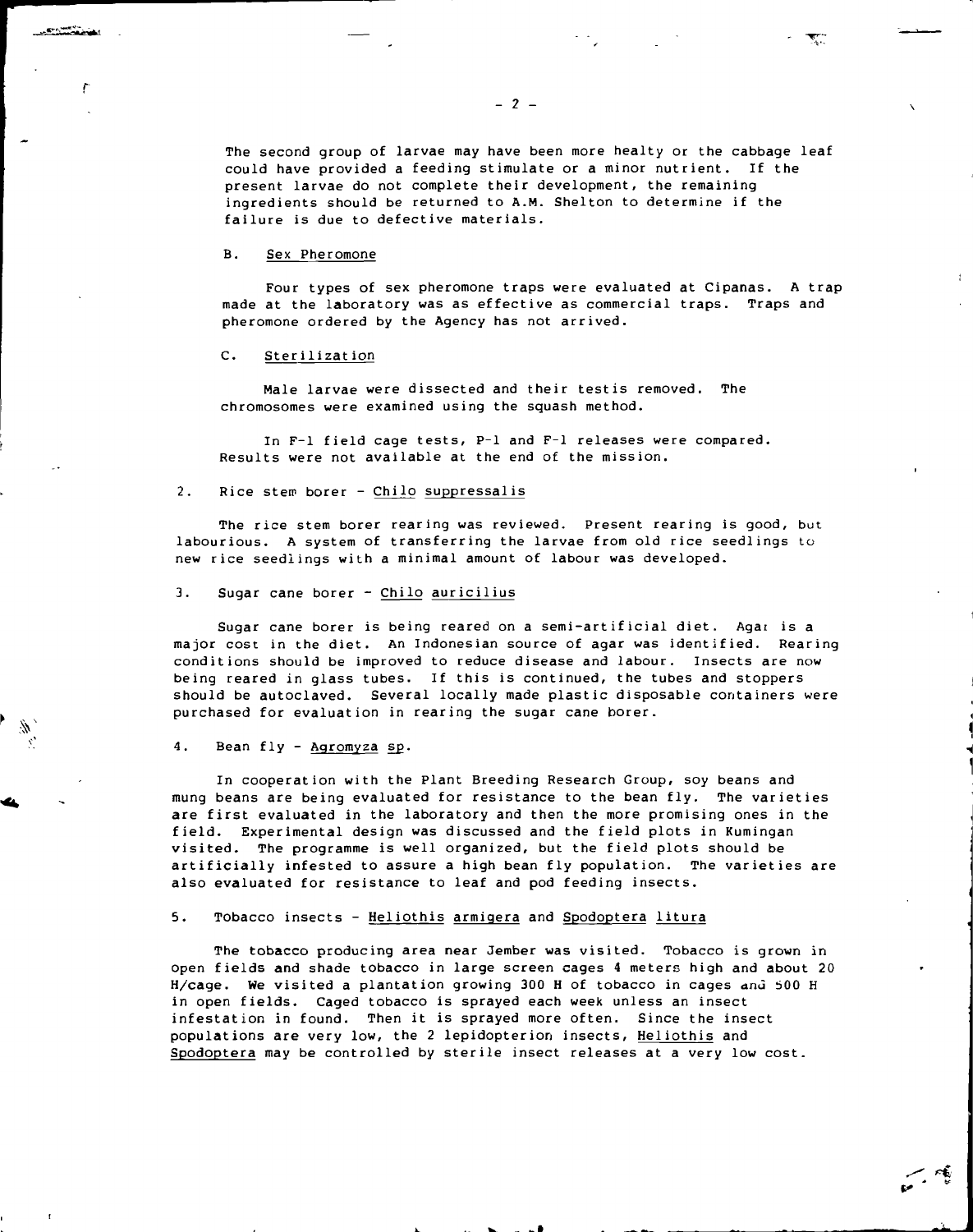This would allow the remaining insect, an aphid, to be controlled by the release of parasites. The result could reduce the cost of insect control and lead to the production of "insecticide free" tobacco. I feel that "insecticide free" tobacco would receive a premium price.

A.A. Agro Gothama of the Tobacco and Fibre Crops Institute in Malaysia is rearing Heliothis and Spodoptera on artificial diet. He could cooperate on research using sterile marked moths to determine movement of moths in and out of the large cages and the moth population inside the cages.

After being bailed, the tobacco receives a post harvest fumigation treatment for stored product insects. If fumigants are banned, radiation should be considered for post harvest treatment.

6. Cotton insects

A.A. Agro Gothama also works with cotton insects and is interested in controlling pink bollworm by pheromones on F-l sterility.

# Seminars

Weekly seminars were held in which I discussed SIT and F-l sterility programmes, transportation and release methods, requirements for SIT and F-l sterility programmes, area-wide control and review of the Group programmes.

#### Regional Training Course

A regional training course on F-l sterility is scheduled for the South-East Asia - Pacific Region in 1991. I recommend that the course be offered in July - August 1991. Priority of locations would be:

- 1. National Atomic Energy Agency Jakarta, Indonesia
- 2. MARDI, Kuala Lumpur, Malaysia
- 3. Seameo-Biotrap Bogor, Indonesia

# Facilities and Support Personnel

The facilities are adequate for the present programmes and the support personnel exceptional.

# Conclusions

Insects can be reared on several different systems from natural diets, semi-synthetic diets to synthetic diets. Each location must determine which diet is best considering the facilities, cost of labour and cost of ingredients. In the case of Plutella the present methods of rearing on cabbage is not effective. Future rearing should probably be on rape seedlings or artificial diet, depending on local economics. The Group has been very slow in picking up on the rearing technology although it has been published years ago. Rearing of rice stem borer and sugar cane borer and bean fly should have minor improvements.

 $\ddot{\phantom{a}}$  .  $\ddot{\phantom{a}}$  to  $\ddot{\phantom{a}}$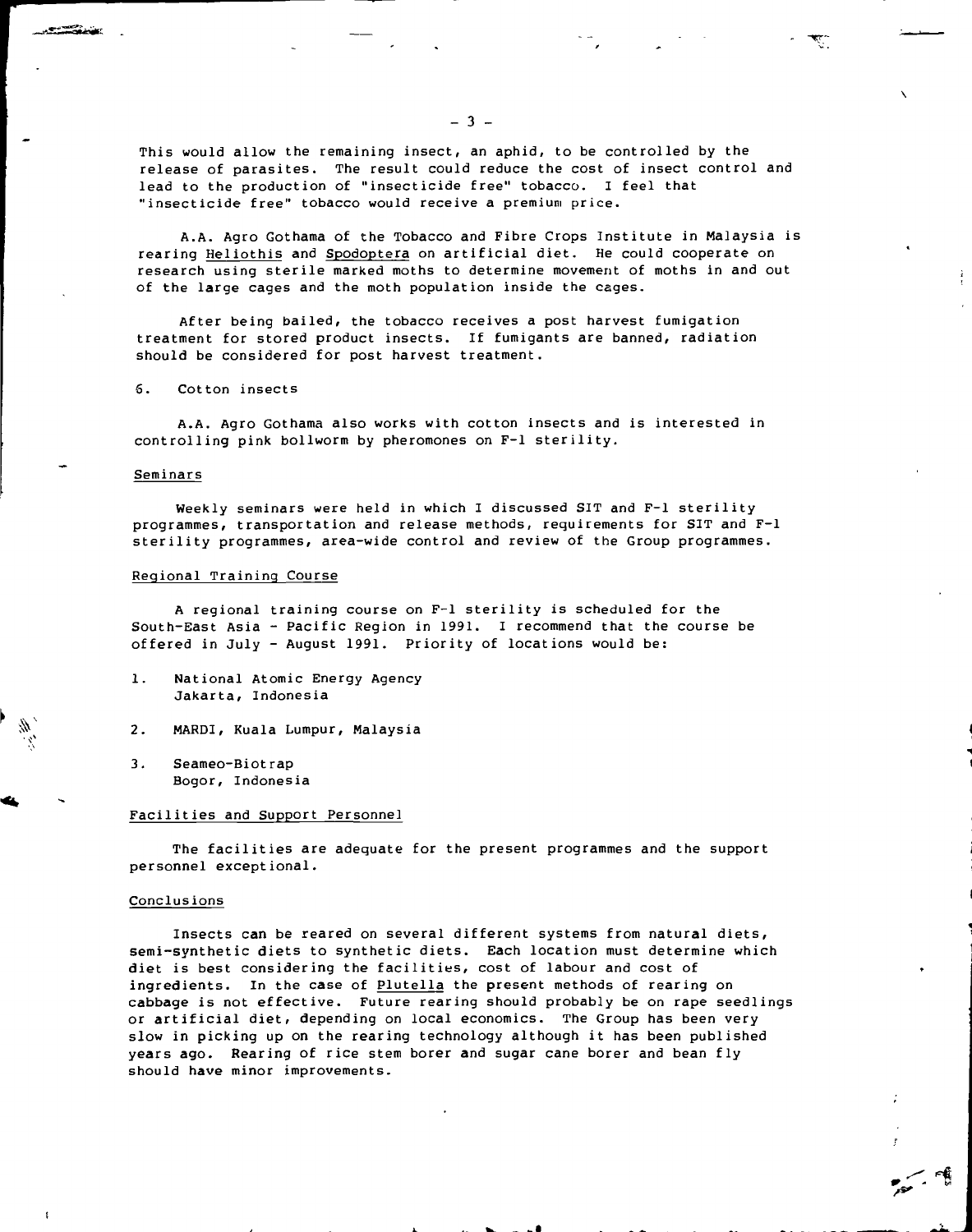The major research effort of the Group should be in population and dispersal studies as well as the degree of isolation. This information must be known to determine the feasability of SIT or F-1 sterility on the target insects before additional radiation work is done.

Cooperation should be developed with other Groups or locations such as the Research Institute for Tobacco and Fibre Crops in Malang, the Horticultural Research Center, Lembang and the Malaysian F-l sterility programme on Plutella. The bean fly programme is an excellent example of cooperation between Groups within the project.

The 2 senior entomologists Sutrisno (Group Head) and Hoedaya spend 80% of their time in administrative work outside the Group. As a result, the Group suffers from a lack of leadership and direction.

Training should include 2-3 months for Ali Rahayu on evaluating insect resistance in plants at AVRDC. Singgih Sutrisno should receive training in insect dispersal assuming that he will be able to conduct research upon his return. Details of his training in the USA are near completion. Staff doing hands-on rearing of Plutella should make a 4-week visit to MARDI in Malaysia.

Experts are required on insect population and dispersal research. John Schneider, Mississippi State University, Mississippi State, Mississippi 39762, USA may be a good expert based on his publications.

Equipment needs to include a computer with colour printer. Software should include dBase IV, Lotus 1-2-3, M Start and Wordstar Ver. 6.0. The computer and software should be purchased locally for good service. Four more field cages should be purchased. Insect flight mills are needed, but may be made in the Centre workshop. Pens, humidity hair and charts are needed for a thermohygrograph. A 5 liter cold water bath operating at 5<sup>0</sup> is needed. Rearing rooms should be painted with epoxy paint.

#### Recommendat ion

 $\mathbf{t}$ 

#### Institute

The Pest Control Research Group should be supported. Programmes should be limited to those insects in which there is a high probability of success. This can only be determined by collecting field data on the insects. If this is not done, a large amount of money and effort will be wasted.

There should be a full-time Head of the Pest Control Research Group. Presently there is a lack of direction and leadership in the Group. This is in part due to the Group Head, Singgih Sutrisno, and the other senior entomologist Muh. Hoedaya being detailed to administrative programmes 80% of their time.

The library system should be up-graded to include routing journals of interest to scientists and monthly print-outs of computer data searches. The number of journals in the library should be expanded. The staff should be informed of Batan's information services. The research standards should be improved and published in referenced journals.

 $\mathbf{r}$ . w.  $\mathbf{r}$  .  $\mathbf{r}$  and  $\mathbf{r}$ 

\*Ti».'

 $\sim$  1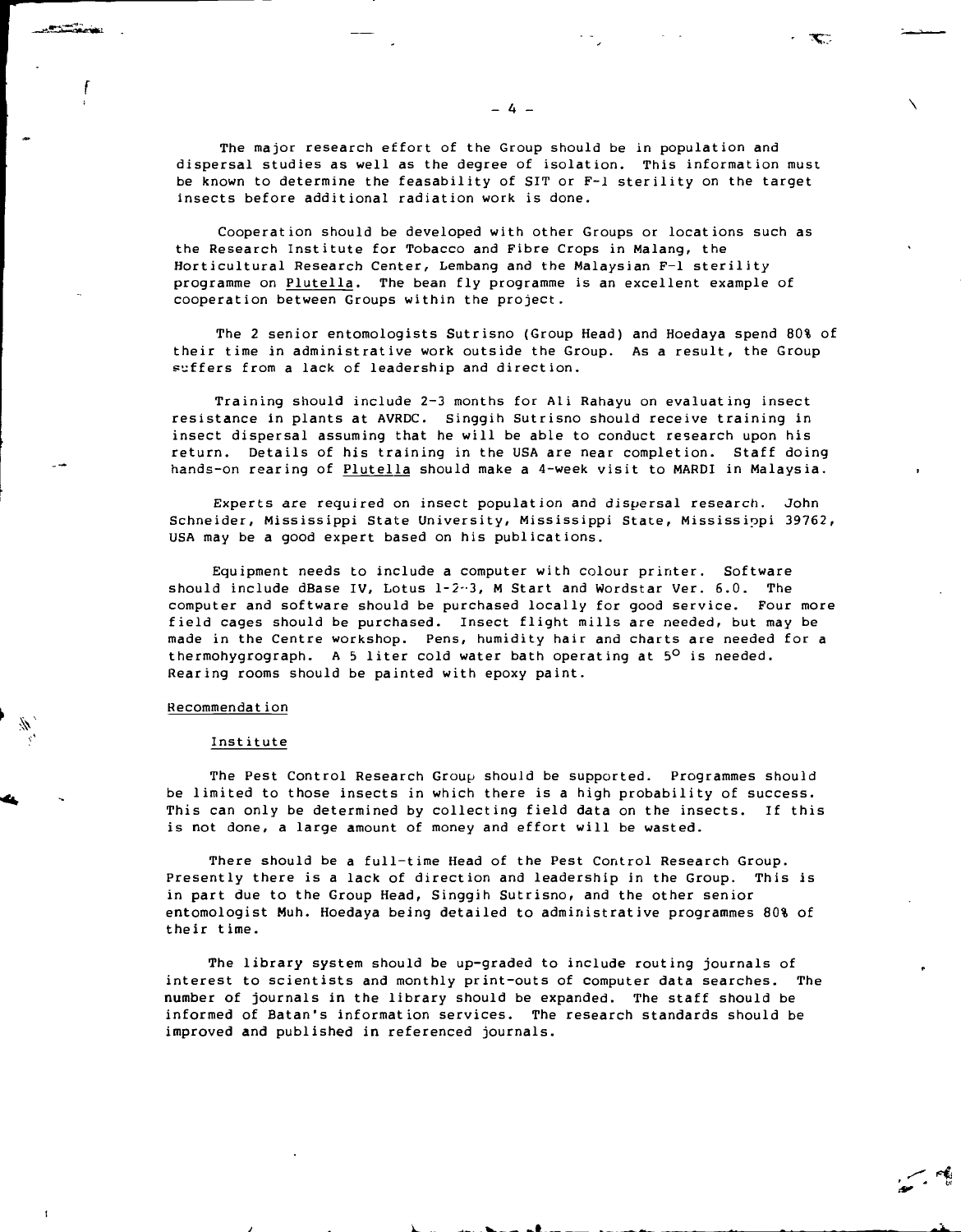Cooperation within the Centre and between institutes should be encouraged. This includes cooperation with the Research Institute for Tobacco and Fibre Crops, Horticulture Reasearch Centres in Cipanas and in Lembang, and MARDI in Malaysia.

Ali Rahayu should receive training in plant insect resistance at AVRDC. Personnel doing "hands-on" rearing of Plutella should receive training at MARDI.

-i-

 $\mathcal{L}^4$ 

V

 $\cdot$ 

**CALCOMING** 

 $- 5 -$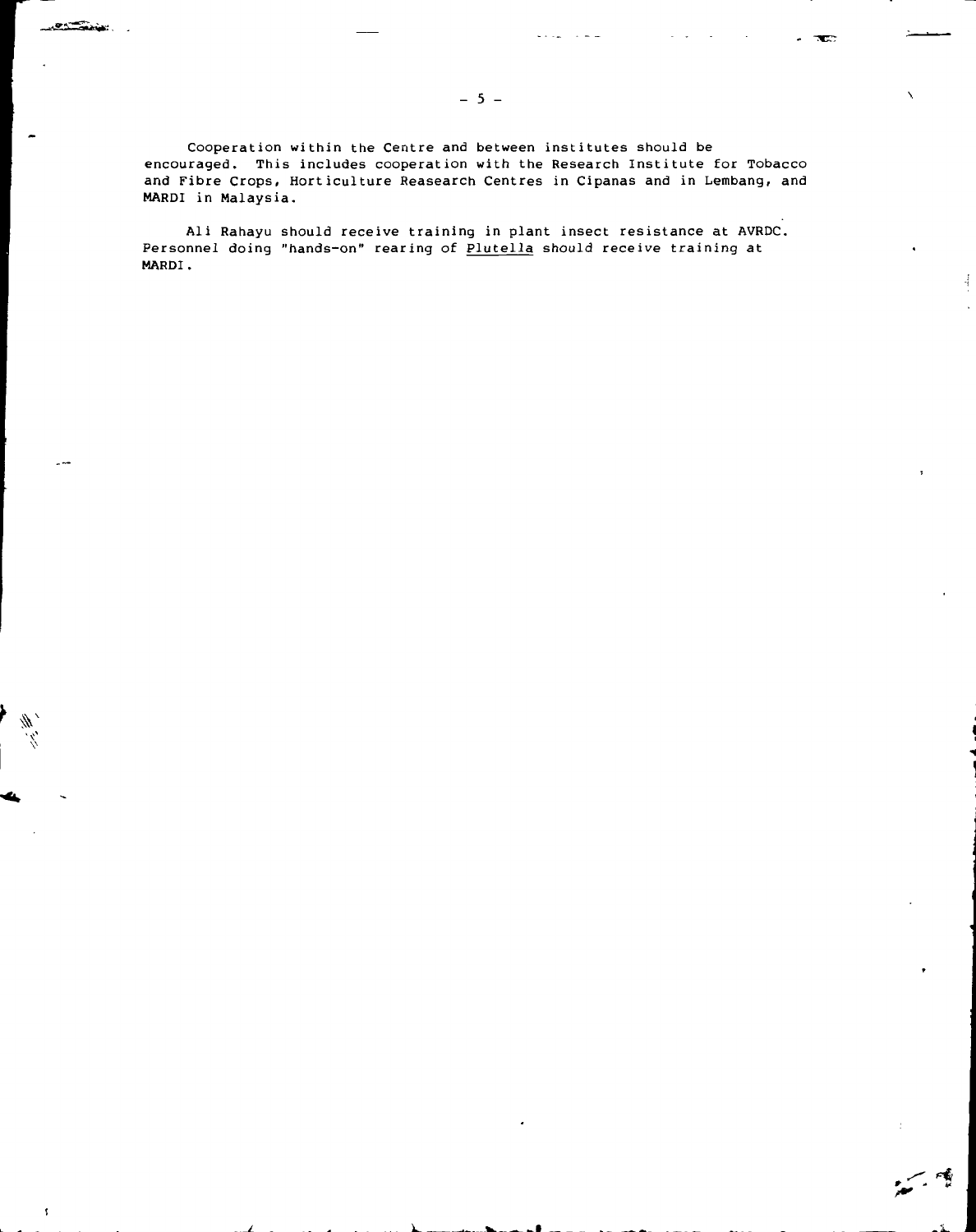# Contacts

**STAND** 

 $\ddot{\phantom{0}}$ 

r

M.R. Malhotra Assistant Resident Representative of the UNDP 14, Jalan M.H. Thamrin P.O. Box 2338 **Jakarta,** Indonesia

tel: 321308 fax: (6221) 3105251 telex: 44178 UNDEVPROIA cable: UNDEVPRO JAKARTA

Nazly Himly Director National Atomic Energy Agency Centre for the Application of Isotopes and Radiation Jl. Cinere Ps. Jumat P.O. Box 2, Kby. Lama Jakarta 12240, Indonesia

tel: 7693270 (private tel: 772764) fax: 7691607 telex: 47113

Aunu Rauf Entomologist Dept. Plant Pests and Diseases Faculty of Agriculture Bogor Agricultural University (IPB) Bogor, Indonesia

tel: (0251) 23081, ext. 263

Danilo Vujicic **FAO Resident Representative** 14, Jalan M.H. Thamrin **P.O. Box 2338 Jakarta, Indonesia**

**tel: 324939 fax: 335516 telex: 45260 FAOREP** IA Œ

人像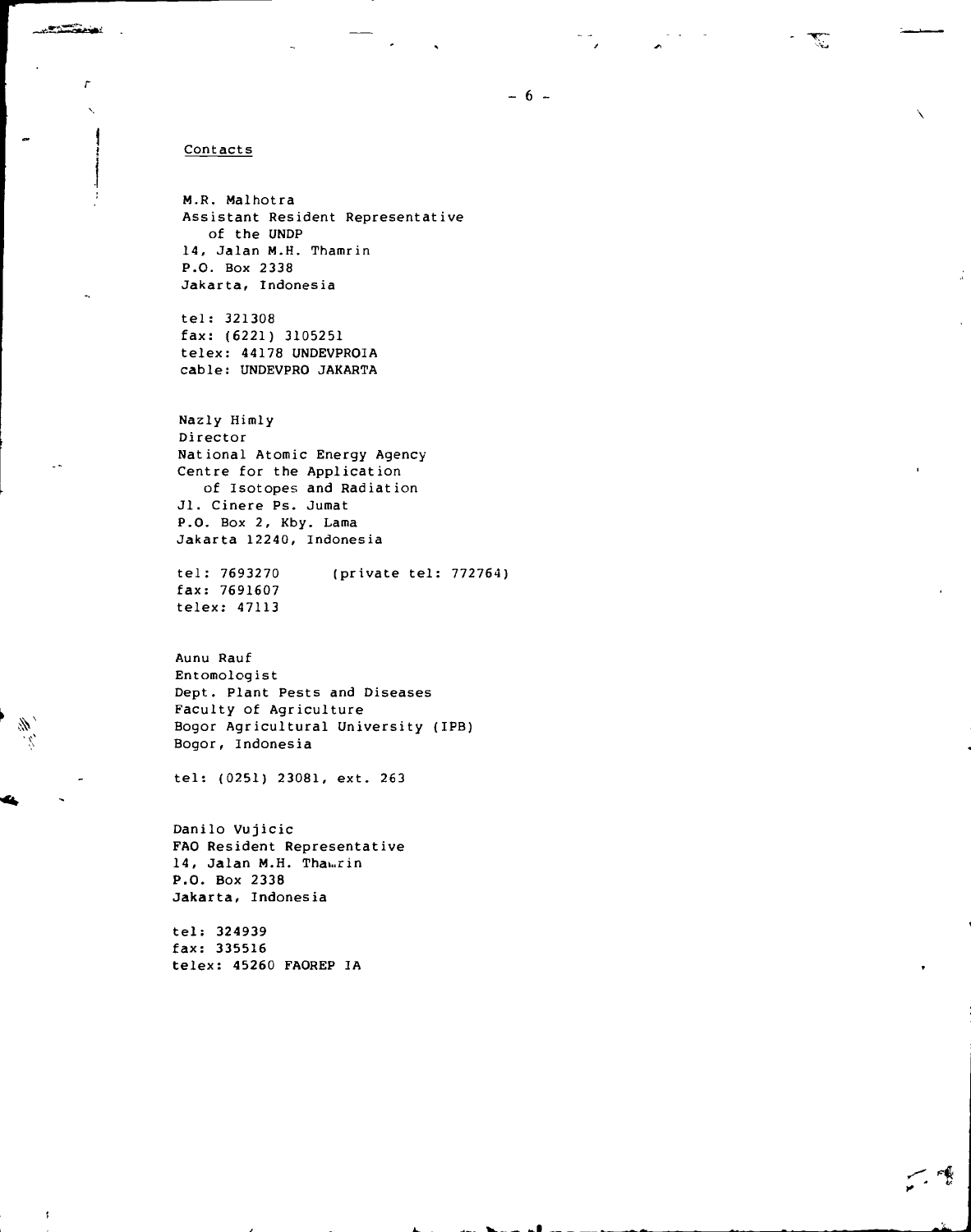$-7 -$ 

**V**

Taiji Ono Technical Expert OISCA Indonesia Training Centre Jl. Raya Bogor-Sukabumi KM 19 P.O. Box 3 Cigombong, Bogor Jawa Barat, Indonesia

tel: 8292-692 fax: 332903

<u>restaura i</u>

A.A. Agra Gothama Entomology Section Research Institute for Tobacco and Fibre Crops P.O. Box 199 Malang 65100, Indonesia

Ir. Soebandrijo Entomologist Research Institute for Tobacco and Fiber Crops Jl. Raya Karangploso Kotak Pos 199 Malang, Jawa Timur Indonesia

Tel: 41447-41301

Ir. Hani Soewanto Perusahaan Perseroan (Persero) Pt. Perkebunan XXVII Jl. Arowana 38 Jember 68134, Indonesia

tel: (0331) 41805/41806 (0331) 61426 telex: 31056 BESTAB IA

Chairil A. Rasahan Assistant to the Minister for Agricultural Conservation and Sustainability Gedung A, Room 239 Jl. Harsono RM. No. 3 Ragunana, Jakarta 12550 Indonesia

tel: (021) 780 4056/86

 $\mathbf{r}$